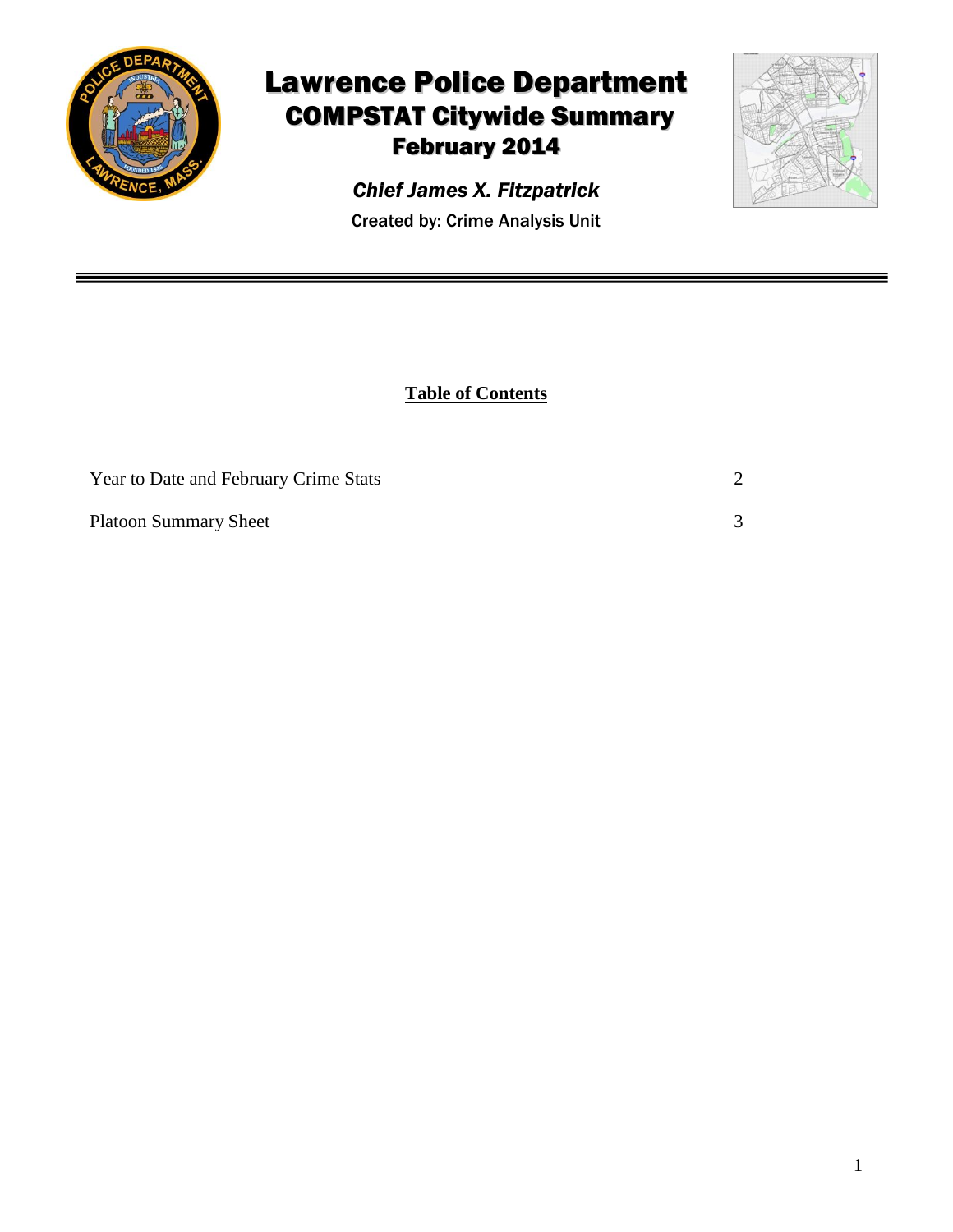|                  | <b>FEBRUARY TO DATE</b> |                |              |              |              |                    |                 |                    |                    |                    |                    |                    |                    |                    |                   |                           |                              |                   |                          |                     |
|------------------|-------------------------|----------------|--------------|--------------|--------------|--------------------|-----------------|--------------------|--------------------|--------------------|--------------------|--------------------|--------------------|--------------------|-------------------|---------------------------|------------------------------|-------------------|--------------------------|---------------------|
|                  | Feb 1 - Feb 28          | 2013           | 2014         | Raw Change   | Change<br>ೢೕ | Total<br>13<br>Feb | Total<br>Feb 12 | Total<br>11<br>Feb | Total<br>10<br>Feb | Total<br>80<br>Feb | Total<br>80<br>Feb | Total<br>07<br>Feb | Total<br>80<br>FEB | Total<br>80<br>FEB | Total<br>8<br>FEB | <b>Total</b><br>03<br>833 | Total<br>$\mathbf{S}$<br>EEB | Total<br>5<br>FEB | <b>Total</b><br>8<br>FEB | Total<br>စ္တ<br>FEB |
| $\overline{1}$ . | <b>Murder</b>           | $\Omega$       | $\mathbf{0}$ | $\mathbf{0}$ | <b>UNC</b>   | 0                  | $\bf{0}$        |                    | 0                  | 0                  | 0                  | 0                  | $\overline{2}$     | 0                  | 0                 | 1                         | 0                            | 1                 | $\bf{0}$                 | $\bf{0}$            |
|                  | 2. Rape                 | $\overline{2}$ | $\Omega$     | $-2$         | $-100%$      | $\overline{2}$     | $\overline{2}$  | 1                  | 1                  | 0                  | $\overline{2}$     | $\bf{0}$           | $\overline{2}$     | 1                  | 1                 | $\overline{2}$            | 1                            | 3                 | $\bf{0}$                 | 0                   |
|                  | 3. Robbery              | 13             | 16           | 3            | 23%          | 13                 | 4               | 19                 | 5                  | 12                 | 5                  | 10                 | 17                 | 8                  | 5                 | 9                         | 9                            | 11                | 7                        | 17                  |
|                  | 4. Agg. Assault         | 20             | 29           | 9            | 45%          | 20                 | 29              | 28                 | 21                 | 19                 | 15                 | 26                 | 24                 | 29                 | 16                | 21                        | 15                           | 24                | 29                       | 23                  |
|                  | 5. Res. Burg            | 20             | 28           | 8            | 40%          | 20                 | 32              | 35                 | 28                 | 38                 | 26                 | 19                 | 19                 | 26                 | 16                | 18                        | 18                           | 26                | 30                       | 50                  |
| 6 <sup>1</sup>   | Comm. Burg              | 6              |              | -5           | $-83%$       | 6                  | 21              | 8                  | 9                  | 4                  | 7                  | 4                  | 15                 | 12                 | 4                 | $\overline{2}$            | $\overline{\mathbf{2}}$      | 9                 | 21                       | 10                  |
|                  | 7. Larceny +250         | 22             | 13           | -9           | $-41%$       | 22                 | 29              | 25                 | 15                 | 17                 | 21                 | 12                 | 19                 | 9                  | 11                | 5                         | 12                           | 9                 | 5                        | 6                   |
|                  | 8. Auto Theft           | 42             | 58           | 16           | 38%          | 42                 | 65              | 73                 | 23                 | 25                 | 25                 | 16                 | 35                 | 29                 | 56                | 76                        | 104                          | 149               | 161                      | 136                 |

|     |                   |          |          |                | <b>YEAR TO DATE</b> |               |                |               |               |               |                          |               |               |               |               |               |                |               |            |            |
|-----|-------------------|----------|----------|----------------|---------------------|---------------|----------------|---------------|---------------|---------------|--------------------------|---------------|---------------|---------------|---------------|---------------|----------------|---------------|------------|------------|
|     | Jan 1- Feb 28     | 2013     | 2014     | Raw Change     | Change<br>$\approx$ | Total<br>2013 | 2012 Total     | Total<br>2011 | Total<br>2010 | Total<br>2009 | <b>Total</b><br>2008     | Total<br>2007 | Total<br>2006 | Total<br>2005 | Total<br>2004 | Total<br>2003 | Total<br>2002  | Total<br>2001 | 2000 Total | 1999 Total |
| 11. | Murder            | $\Omega$ | $\Omega$ | $\Omega$       | <b>UNC</b>          | 1             | $\overline{2}$ | 10            | 10            | 9             | 4                        | 4             | 5             | $\bf{0}$      | 4             | 8             | $\overline{2}$ | 4             | 5          | 3          |
| 2.  | Rape              | 5        | $\Omega$ | $-5$           | $-100%$             | 19            | 25             | 12            | 12            | 15            | 14                       | 15            | 12            | 17            | 24            | 25            | 28             | 48            | 26         | 23         |
| 13. | Robbery           | 33       | 43       | 10             | 30%                 | 283           | 223            | 244           | 161           | 175           | 104                      | 128           | 195           | 159           | 129           | 153           | 155            | 145           | 134        | 200        |
| 14. | Agg. Assault      | 62       | 64       | $\overline{2}$ | 3%                  | 473           | 535            | 498           | 448           | 304           | 334                      | 359           | 446           | 408           | 292           | 263           | 344            | 395           | 488        | 440        |
| 5.  | Res. Burg         | 61       | 59       | $-2$           | $-3%$               | 317           | 372            | 500           | 552           | 481           | 514                      | 336           | 377           | 437           | 385           | 360           | 310            | 382           | 458        | 669        |
| l6  | Comm. Burg        | 16       | 8        | $-8$           | $-50%$              | 116           | 164            | 182           | 110           | 85            | 101                      | 115           | 151           | 164           | 133           | 107           | 71             | 121           | 144        | 167        |
| 17. | Larceny +250      | 56       | 38       | $-18$          | $-32%$              | 400           | 349            | 318           | 261           | 290           | 294                      | 216           | 202           | 180           | 149           | 130           | 105            | 125           | 119        | 172        |
| 18. | <b>Auto Theft</b> | 107      | 104      | $-3$           | $-3%$               | 828           | 686            | 1026          | 769           | 418           | 341                      | 408           | 527           | 533           | 597           | 1207          | 1508           | 1739          | 1786       | 1979       |
|     | <b>Total</b>      | 340      | 316      | $-24$          | $-7%$               | 2437          | 2356           |               | 2790 2323     |               | 1777 1706 1581 1915 1898 |               |               |               | 1713          | 2253          | 2523           | 2959          | 3160       | 3653       |